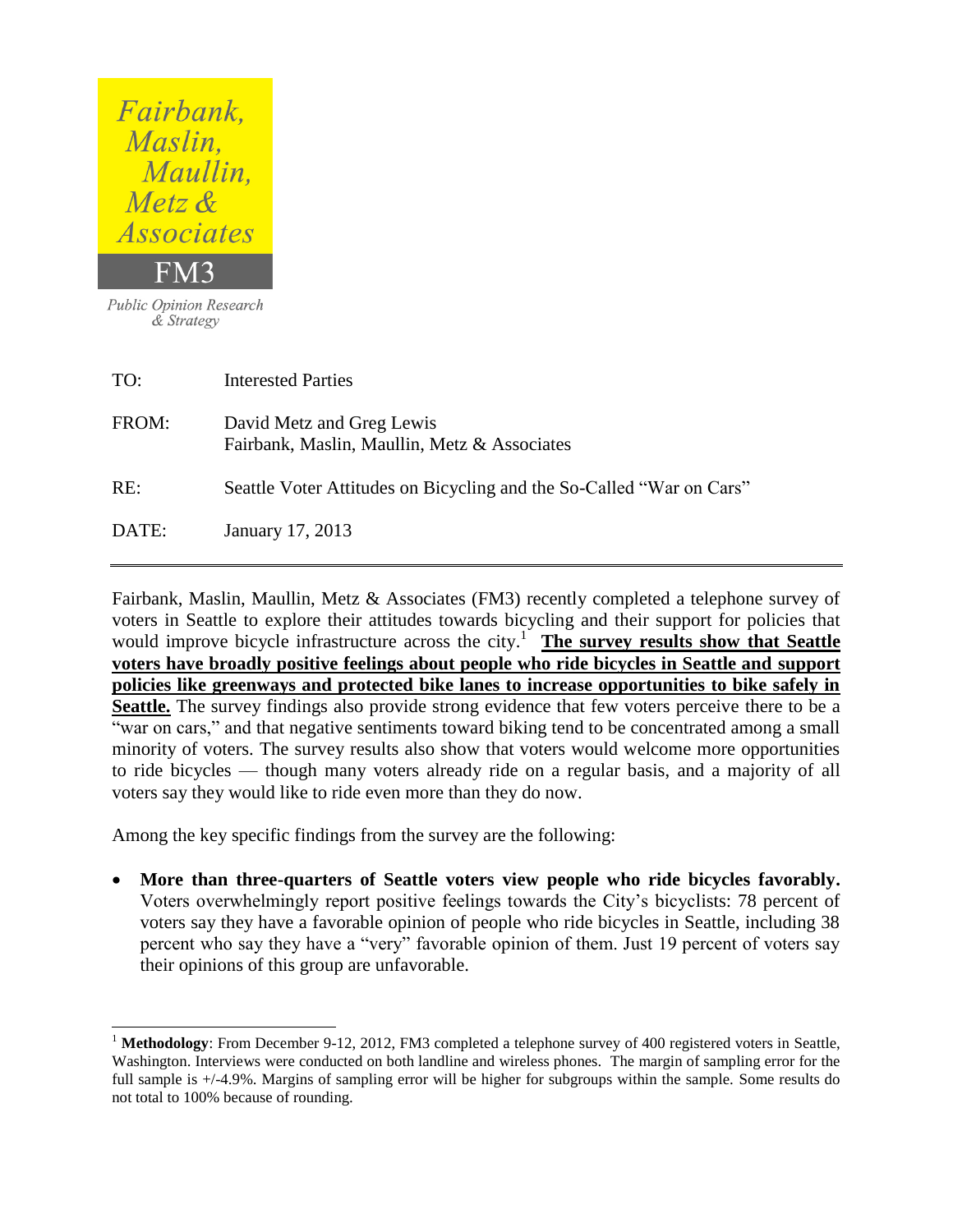**Most Seattle voters have access to a bike; many of them ride frequently and a majority of them would like to ride more often.** As shown in **Figure 1** below, 71 percent of Seattle voters say they currently own or have access to a bike. Of this population, 45 percent say they ride their bicycle at least a few times a month, including one quarter (25%) who say they ride at least a few times a week.



#### **Figure 1: Bicycle Access and Riding Frequency**

While many voters say they do not ride very often, a majority of all voters (60%) say they would like to ride more often than they do now (**Figure 2**). A substantial majority of Seattle voters are already biking or show a real interest in doing so more than they do now.

#### **Figure 2: Desire Among Seattle Voters to Bike More Often**

*Would you like to ride a bicycle more frequently than you do now?*

| <b>Response</b>    | $\frac{0}{0}$ |
|--------------------|---------------|
| <b>Total Yes</b>   | 60%           |
| Yes, much more     | 28%           |
| Yes, a little more | 32%           |
|                    |               |
| No                 | 40%           |

Fairbank. Maslin. Maullin. Metz & *Associates* FM3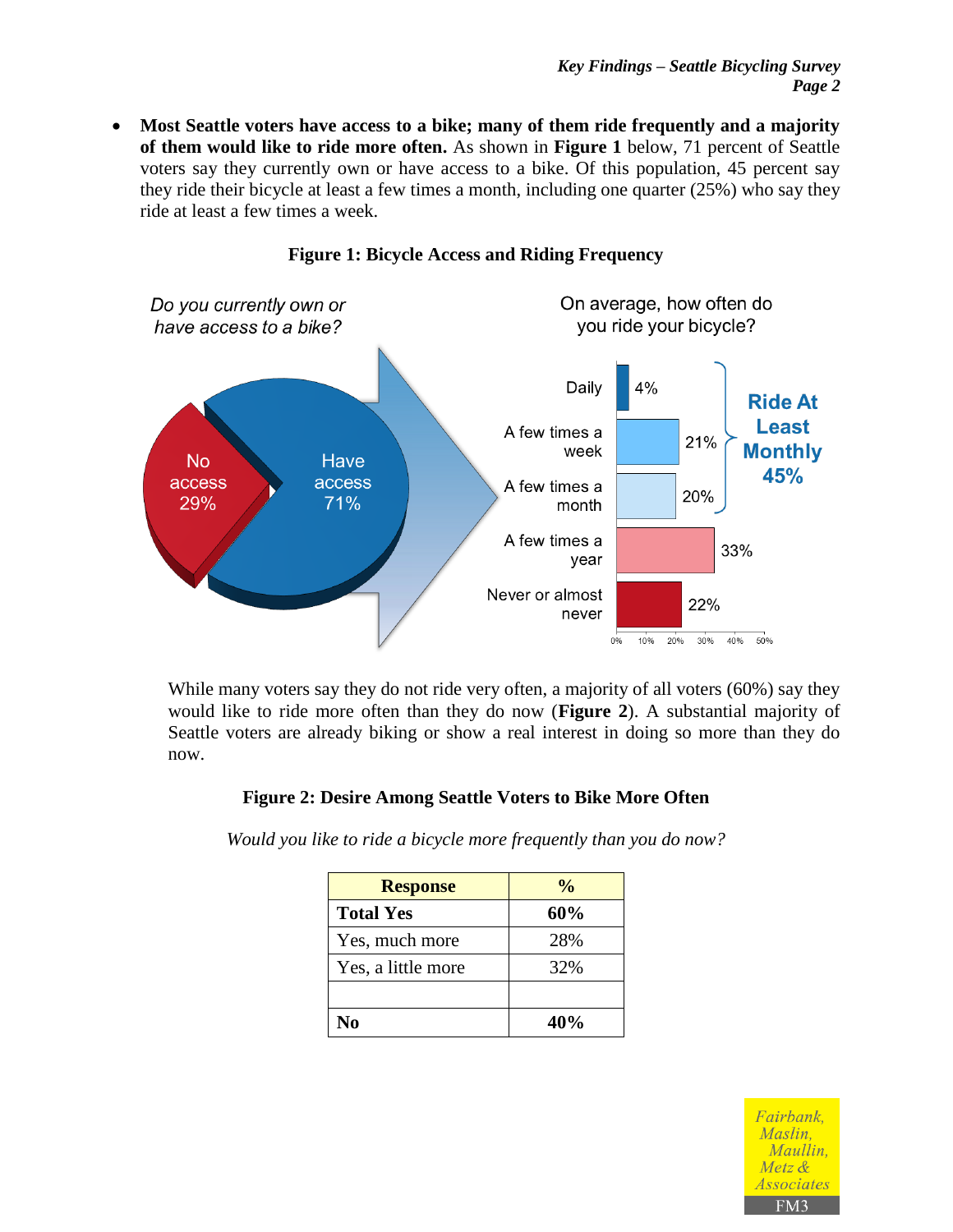**Weather, terrain, distance and safety are the primary obstacles for Seattle voters who are not already frequent bicyclists**. As shown in **Figure 3** below, substantial portions of voters who do not currently ride their bike daily identify several key obstacles to riding more often. Weather is the primary obstacle among this group of voters, with 55 percent of them identifying this as a "major" factor for why they don't ride more often. Another significant obstacle is the feeling of safety—37% of voters say this is a major factor preventing them from riding more. Other obstacles include destinations that are too far to reach by bike, the city's hilly terrain, and the challenge of transporting things on a bicycle.

### **Figure 3: Obstacles to Biking More Often**

*(Among Seattle Voters Who do not Ride Daily)*

I am going to read you a list of reasons why people may not be able to ride bicycles more often. Tell me whether that is a major factor, a minor factor, or not a factor for why you don't ride your bicycle more often.



 **Making streets safer for all transportation users is a top priority for Seattle voters**. The survey results make clear that Seattle voters widely agree that safer streets and better bicycle infrastructure are desirable goals for the City. This includes two-thirds of voters (66%) who agree that making Seattle streets safer for everybody—including cars, transit, bikes and pedestrians—should be a top transportation priority. Majorities of voters also agree that the City needs more protected bicycle routes, and that the City should be a great place for bicycling.

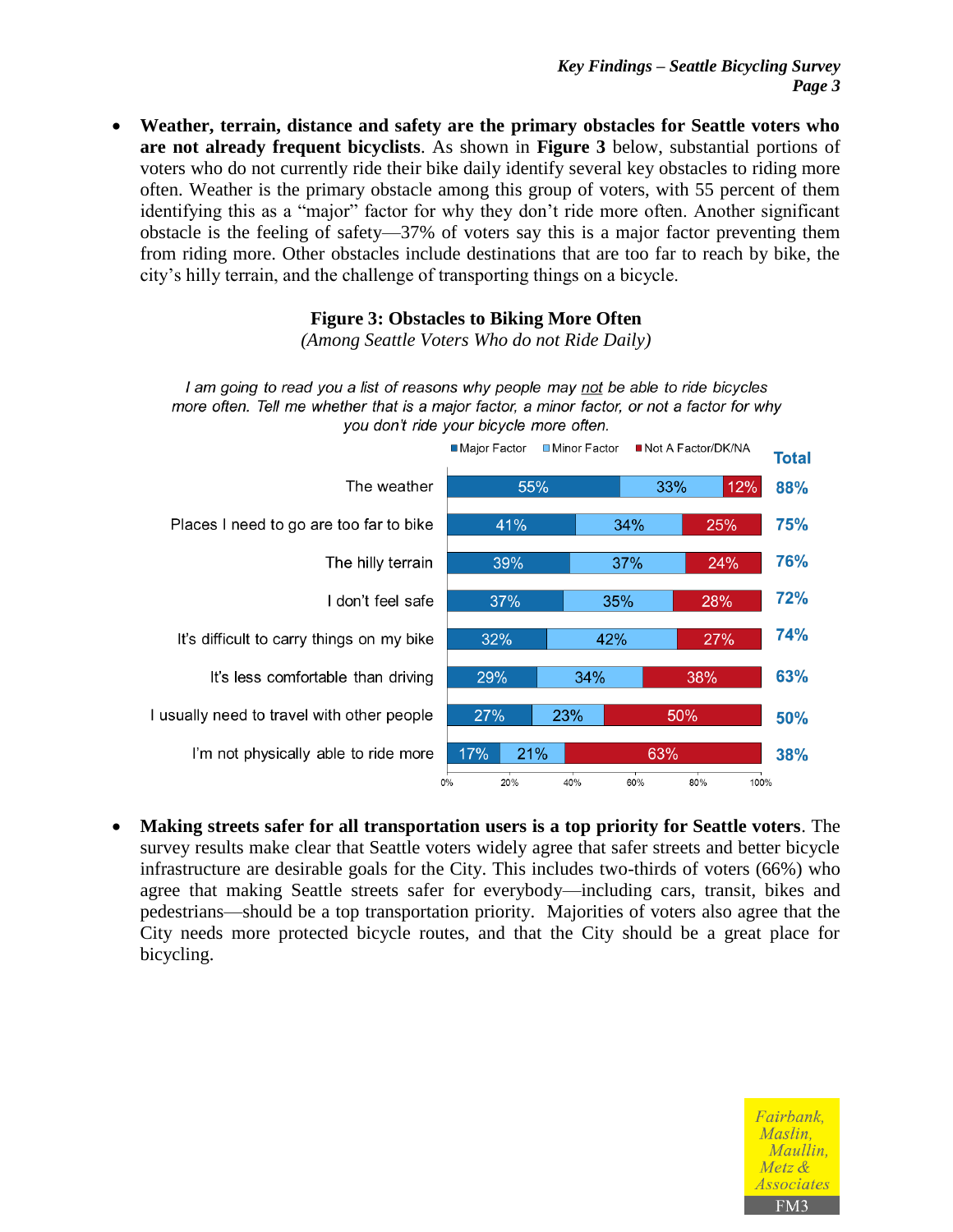| <b>Statement</b>                                                                                                                        | <b>Agree</b> | <b>Neutral/DK</b> | <b>Disagree</b> |
|-----------------------------------------------------------------------------------------------------------------------------------------|--------------|-------------------|-----------------|
| Making our streets safer for everybody, whether they<br>drive, ride transit, bike, or walk should be our top<br>transportation priority | 66%          | 22%               | 11%             |
| We need protected bike routes that connect our<br>neighborhoods                                                                         | 56%          | 24%               | 20%             |
| Being a great place for bicycling should be a part of<br>Seattle's character as a city                                                  | 56%          | 25%               | 20%             |
| Seattle's streets should be safe enough for bike riders<br>of all ages and skill levels to ride on                                      | 56%          | 21%               | 22%             |
| We need protected bike routes that connect our city                                                                                     | 53%          | 20%               | 25%             |
| Seattle is waging a "war on cars" that that is making<br>traffic worse                                                                  | 31%          | 17%               | 51%             |
| Seattle is being taken over by social engineers, who are<br>trying to force us out of our cars                                          | 26%          | 19%               | 55%             |

# **Figure 4: Opinions about Bicycling**

- **There is little support for the notion of a "war on cars" – fewer than one-third of voters perceive there to be one, far smaller than the proportion who call for improved bicycle infrastructure**. As shown above in **Figure 4**, half of voters (51%) disagree with the idea that there is a "war on cars" in the City, while fewer than one-third (31 percent) agree with this sentiment. The notion that the City is "being taken over by social engineers, who are trying to force us out of our cars" is just as clearly rejected by voters; just 26 percent agree with this statement. These findings provide strong evidence that the "bikelash" occasionally touted in the media is sentiment shared by only a small minority of voters, and dismissed out of hand by the majority.
- **Policies that would improve conditions for bicyclists and pedestrians are widely popular among Seattle voters**. **Figure 5** presents a list of transportation policy proposals that majorities of Seattle voters say they would support. Each of the policies would increase bicycle safety and all are very popular among voters. Repairing roads and sidewalks is supported by nearly all voters, and creating more bicycle-friendly neighborhood greenways is a policy that finds 86 percent support among Seattle voters. Building more protected bicycle lanes is supported by 73 percent of voters.

Fairbank. Maslin. Maullin.  $Metz$  & *Associates*  $FM3$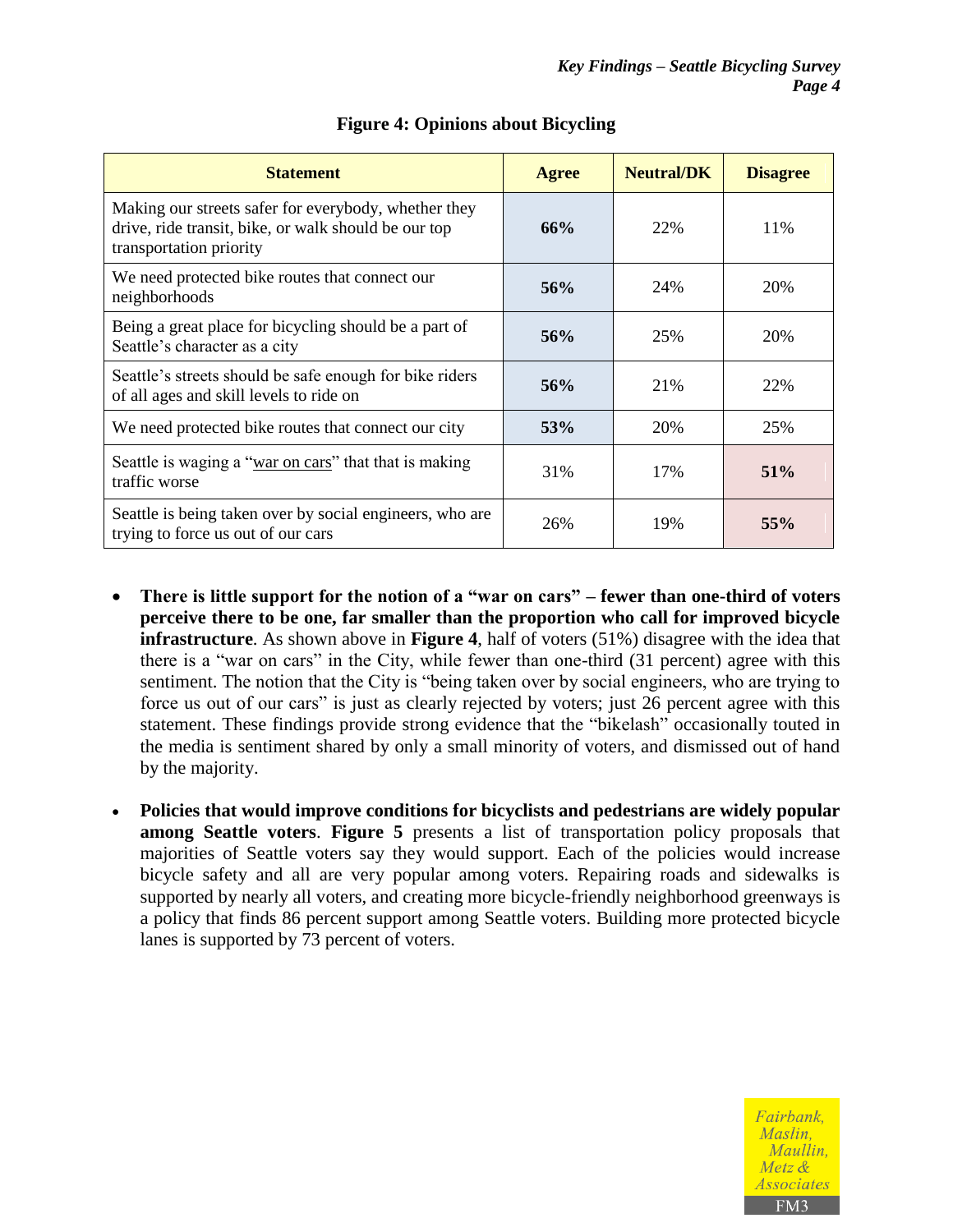| <b>Policy</b>                                                                                                                                            | <b>Support</b> | <b>Oppose</b> |
|----------------------------------------------------------------------------------------------------------------------------------------------------------|----------------|---------------|
| Repairing and improving existing roads                                                                                                                   | 97%            | $1\%$         |
| Making it easier to walk by building and repairing sidewalks                                                                                             | 94%            | 5%            |
| Repairing and improving existing roads before we build more                                                                                              | 94%            | 5%            |
| Creating more neighborhood greenways, which are low-speed, low-<br>traffic streets that are safer for families                                           | 86%            | 13%           |
| Making bicycling safer by changing streets so that bicyclists are<br>physically protected from car traffic with curbs, parked cars, or other<br>barriers | 73%            | 25%           |
| Increasing opportunities to bike safely, even if it means removing<br>some on-street parking                                                             | 63%            | 38%           |
| Increasing opportunities to bike safely, even if it means taking away a<br>lane from cars on some roads where there are multiple lanes                   | 58%            | 40%           |

## **Figure 5: Support for Transportation Policies in Seattle**

 **Significantly, voters back improved bicycle infrastructure even if it results in the displacement of some traffic lanes and on-street parking**. As shown in **Figure 6** on the following page, by a two-to-one margin, voters in Seattle would prefer increasing transportation choices (including transit, biking and walking) rather than using transportation funding solely to make it easier for people to drive. Three in five voters back policies to expand transportation choices even when is explicitly noted that doing so may entail replacing lanes or removing on-street parking to make space for protected bikeways. Similarly, as previously illustrated in **Figure 5**, majorities of Seattle voters support increasing opportunities to bike safely even if this means removing some on-street parking (63% support) or taking away a lane from cars on some roads (58%).

## **Figure 6: Attitudes Toward Transportation Investments in Seattle**

| <b>Statement</b>                                                                                                                                                                                                                                                                                                                                                     | % Choosing |
|----------------------------------------------------------------------------------------------------------------------------------------------------------------------------------------------------------------------------------------------------------------------------------------------------------------------------------------------------------------------|------------|
| Many Seattle residents would like to drive less, but do not see any alternative. We<br>should invest our transportation dollars to give local residents more transportation<br>choices – including public transportation, biking, and walking -- even if it means<br>replacing some lanes on our roads and removing some on-street parking for protected<br>bikeways | 59%        |
| Most Seattle residents rely on their cars to get around. We should recognize this reality<br>and invest our transportation dollars to make it easier for people to drive in Seattle.                                                                                                                                                                                 | 30%        |
| Both/Neither/Don't Know/NA                                                                                                                                                                                                                                                                                                                                           | 12%        |